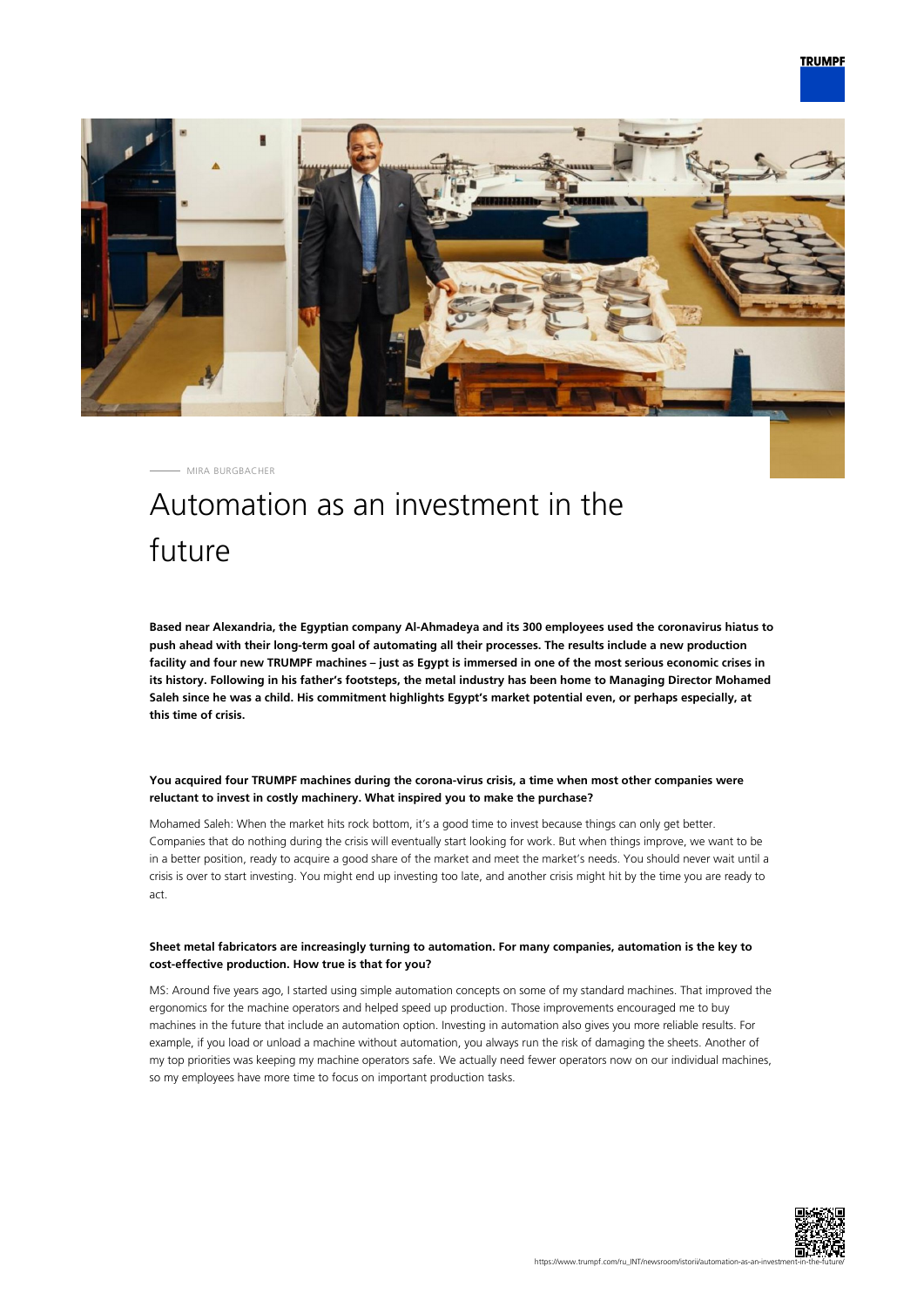

Al-Ahmadeya was founded in 1987. Following in his father's footsteps, Mohamed Saleh has known the industry since he was a child. The company has over 50 years of experience in the metal industry.

© Sayed Abd Algalil

## **Has your investment also had a measurable effect on indicators such as productivity? Do you have any concrete figures?**

MS: We've obviously seen huge improvements in productivity. Looking back over everything we've produced in the past five years, I would say it has increased by around 300 percent thanks to automation.

## **What kind of products does your company specialize in?**

MS: Our company specializes in processing and selling sheet metal products. We're well-known for our car trailer parts. We also pro-duce storage tanks and car parts in high volumes.

#### **When people talk about automation in sheet metal processing, their first thought is normally the big players in the US, China and Scandinavia. What is Egypt's position in the international market?**

MS: Egypt occupies a unique location that gives it a major role in the African, Arab and Mediterranean regions. The Suez Canal is an important hub for shipping, and Egypt itself is home to over 100 million people. It's clear from all the ongoing investment programs with international businesses that we are a rapidly growing market. Al-Ahmadeya itself is one of the biggest sheet metal fabricators in Egypt. We've been working in metal forming and trading for many years, and now we're investing in more new technologies than ever.